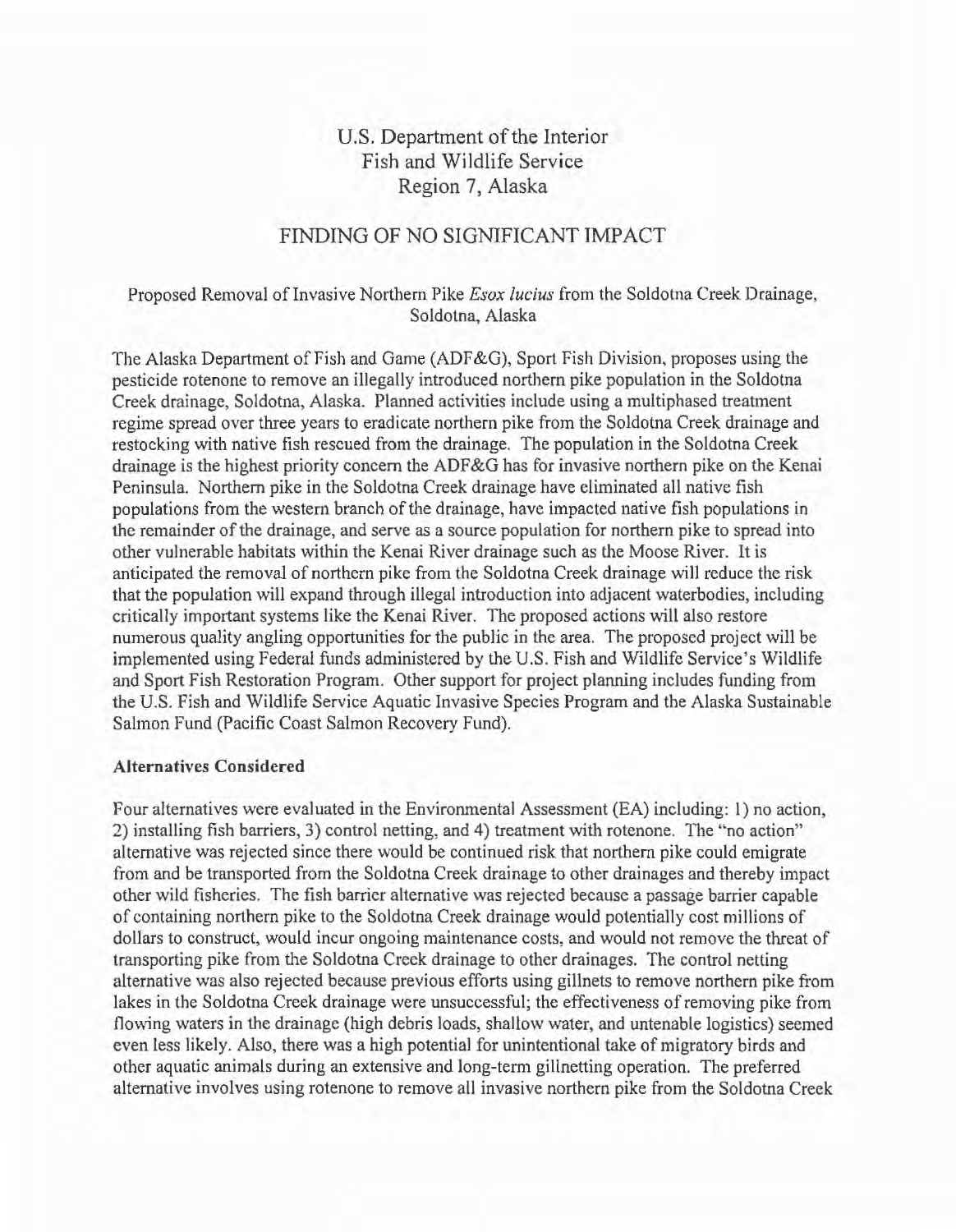drainage. The treatment design will include rescuing representative native fish from the drainage so they can be used to recolonize the drainage and help restore its native fish assemblage following treatment.

# Public Review

Three public scoping meetings were held in March 2012 at the Kenai National Wildlife Refuge's Environmental Education Center in Soldotna, a location easily accessible to Soldotna Creek property owners and interested citizens and organizations. An effort was made to encourage broad participation by hosting three separate meetings at different times of the day. Scoping meeting outreach and advertisements included phone contact and/or email to 465 individuals and organizations, a press release, newspaper advertisements, and the posting of flyers in key locations. Thirty-four individuals attended the series of meetings which included an explanation of the scoping process, an informative presentation by the ADF &G, and a facilitated open house where participants could ask direct questions of the ADF&G staff and the facilitator. Nine individuals and one regional organization provided written comments on the proposed treatment. In addition to the public scoping meetings, the ADF&G issued a press release on April 20, 2014, announcing this project. Both documents were available via the internet or by request. Two individuals provided responses during this public comment period (April 20 through May 21, 2014).

Input gathered during the public scoping process and comments received on the Draft EA represented a broad spectrum of public views and concerns. The majority of comments received were in support of the preferred alternative which would use rotenone to remove invasive northern pike and restore native fish species to the Soldotna Creek drainage. Those comments received in opposition to the preferred alternative cited various reasons including concern about the potential of rotenone to affect non-target organisms and human health, potential of rotenone to impact potable water sources including nearby wells, potential for impacts during swimming and other contact recreation, potential for fish kills outside the treatment area, the timing of treatment because of rotenone's persistence in cold water and potential impacts to migratory birds. All of these concerns have been addressed in the EA.

## Decision and Rationale

The EA provides a compelling case for the need and purpose of this action, including the restoration of a native sport fishery in the Soldotna Creek drainage that was virtually eliminated by the introduction of northern pike. This project will remove the sole source population of invasive northern pike on the Kenai Peninsula; one that threatens productive coho salmon nursery habitats in the Moose River drainage, and potentially the regionally important and world renowned fisheries in the Kenai River drainage.

The analysis in the EA indicates that there will not be a significant impact, individually or cumulatively, on the quality of the human environment as a result of the proposed action.

I find that all reasonable alternatives were considered in the evaluation of this project. I also find that this project complies with the meaning of Executive Order 11990 and 11988. Therefore, based on a review and evaluation of the enclosed EA, I have determined the proposed removal of